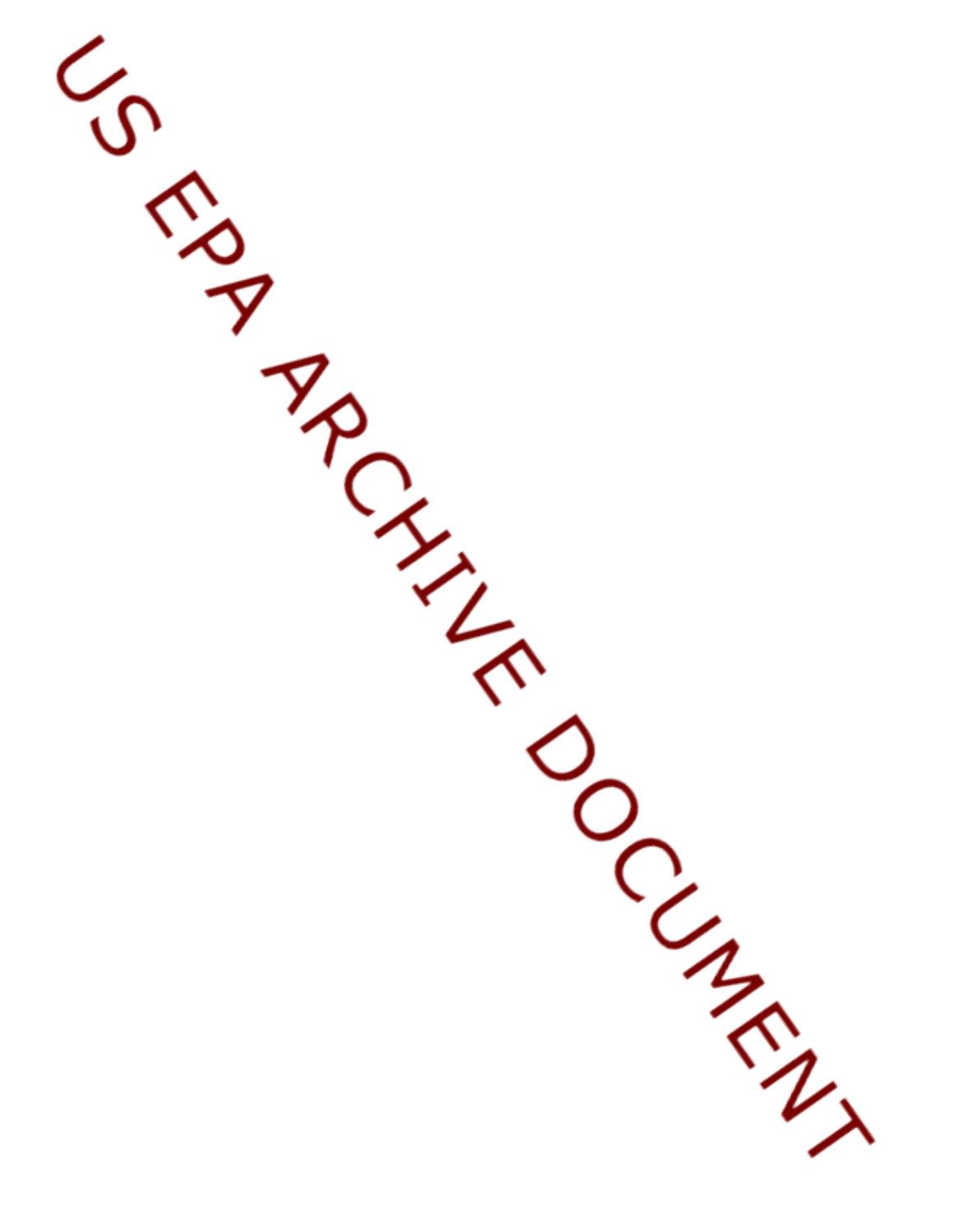### **OFFICE OF WATER**

## **Knowing Our Waters: Tribal Reporting under Section 305(b)**

#### **Table of Contents**

[1.0 Introduction](#page-2-0)

- [2.0 What is 305\(b\) Reporting?](#page-2-0)
- [3.0 Why should a Tribe or Tribal Group Prepare a 305\(b\) Report?](#page-2-0)
- [4.0 What is an Assessment](#page-3-0)
- [5.0 Contents of a Tribal 305\(b\) Report](#page-4-0)

[6.0 Getting Started](#page-4-0)

[7.0 U.S. Environmental Protection Agency 305\(b\) Coordinators](#page-9-0)

[8.0 U.S. Environmental Protection Agency Tribal Coordinators](#page-11-0)

#### **Tables**

- [Table 1: Atlas Table](#page-5-0)
- [Table 2: Individual Use Support Summary](#page-6-0)
- [Table 3: Summary of Stream Miles Impaired by Various Pollutants/Stressors](#page-6-0)
- [Table 4: Summary of Stream Miles Impaired by Various Source Categories](#page-7-0)
- [Table 5: Waterbody-Specific assessment data for 305\(b\) reporting](#page-7-0)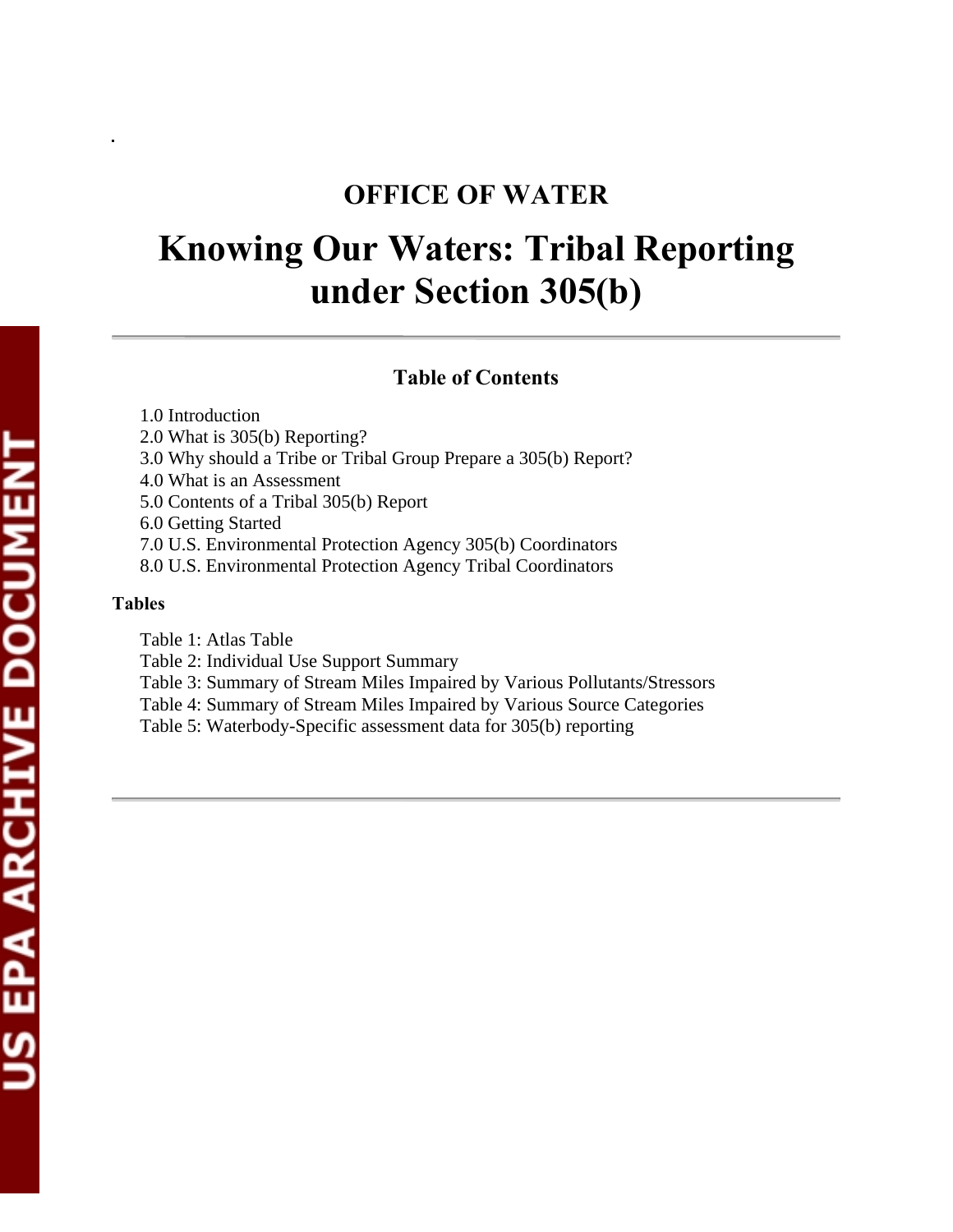# <span id="page-2-0"></span>**Knowing Our Waters: Tribal Reporting under Section 305(b)**

Native American Tribes and Tribal groups have the option of reporting on the quality of their waters under Section 305(b) of the Clean Water Act. The goals of Tribal 305(b) reporting are to document the status of water quality and to identify any improvements needed to achieve healthy ecosystems that can meet Tribal needs, including unique cultural or ceremonial needs. This brochure describes the process of 305(b) reporting and the advantages to Tribes that choose to participate. EPA includes information from these Tribal reports in its biennial National Water Quality Inventory Report to Congress, along with information from the 55 States, Territories, and interstate commissions that submitted 305(b) reports.



### **What is 305(b) Reporting?**

Section 305(b) of the Clean Water Act requires each State to prepare a biennial report on the quality of its waters. A 305(b) report describes the extent to which streams, lakes, and estuaries support their designated uses (see box). The report also identifies the pollutants or stressors causing impairment of designated uses and the sources of these stressors (e.g., wastewater treatment plants or mines). Ground water programs and impacts are also described. Rather than presenting raw monitoring data, a 305(b) report presents the results of careful assessment of those data in terms meaningful to the public and governing bodies (e.g., Tribal Councils, legislators). EPA transmits the individual 305(b) reports to Congress along with a summary report on the Nation's water quality prepared using the 305(b) information.

### **Why Should a Tribe or Tribal Group Prepare a 305(b) Report?**

Tribes are exempted from the 305(b) reporting requirement but may choose to participate and are encouraged to do so. EPA does require Tribes to share summaries of any water quality monitoring data collected using EPA funding.

Benefits of participating in the 305(b) process include the following:

The report presents assessment information in a way that is meaningful to decisionmakers and can be used to set priorities for Tribal resource allocation.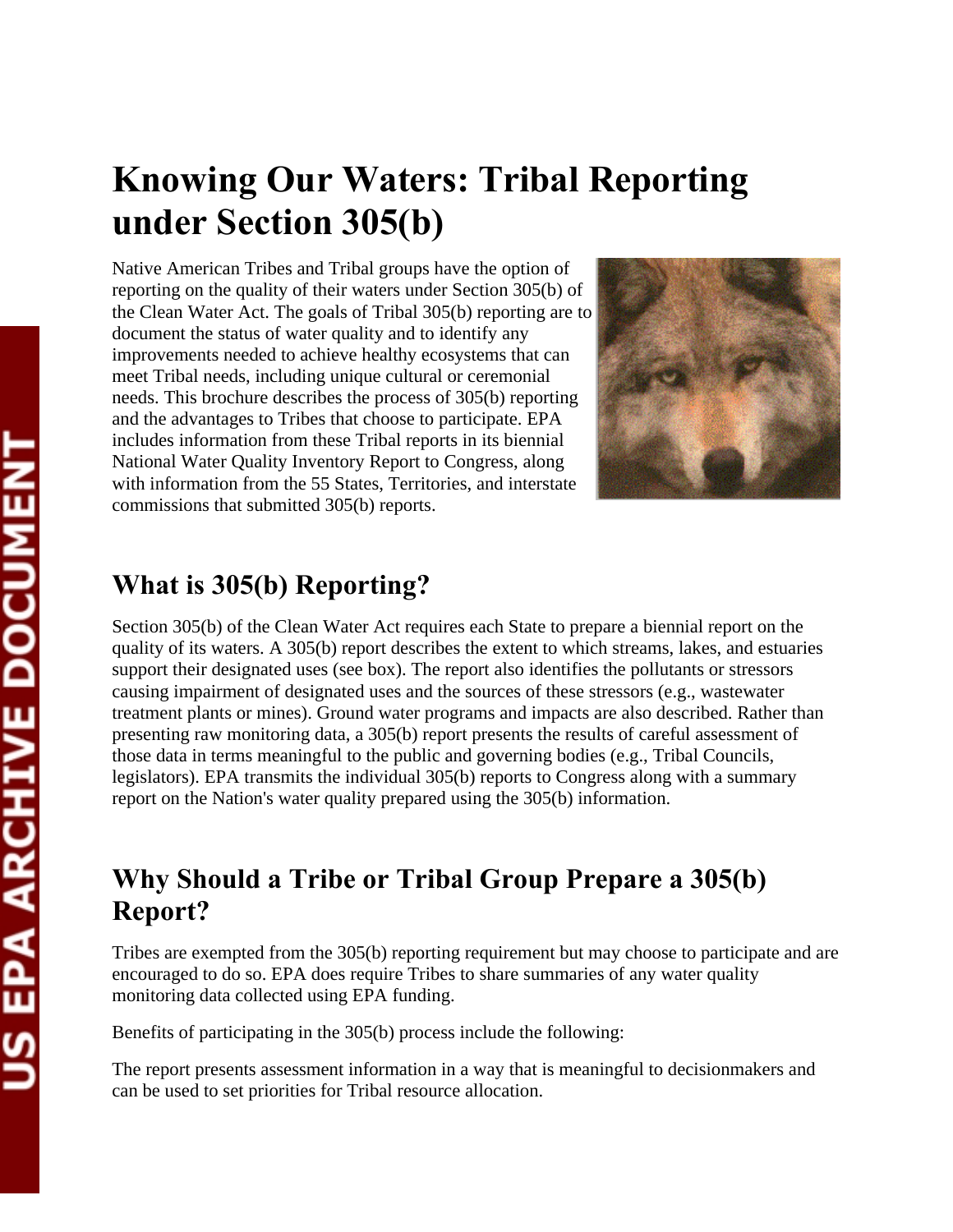<span id="page-3-0"></span>The 305(b) report is a public information tool documenting Tribal actions to protect waterbodies; it increases the visibility of the Tribal water quality programs.

The report calls attention to special issues such as fish tissue contamination from toxic chemicals and ground water contamination.

The process offers an opportunity for Tribal and State technical staff to coordinate assessments and data management for shared waters.

The 305(b) report is a good vehicle for recommending actions to EPA to achieve the objectives of the Clean Water Act and to protect Tribal waterbodies. Recommendations may include the need for additional monitoring, training in assessment or data management, and improved methods for fish consumption advisories.

The data and conclusions could be used to write future grant applications and ultimately acquire additional funding to improve water quality.

Beginning with the 1996 *National Water Quality Inventory Report to Congress*, EPA has highlighted water quality issues as reported by Tribes and will continue to include Tribal summary data on use support, causes, and sources. In addition, support of Tribal cultural or ceremonial uses will be reported.

### **What Is an Assessment?**

Figure 1 shows the relationship of 305(b) reporting to monitoring and assessments. The monitoring process begins with planning to measure clearly identified goals such as water quality standards, coordinating with other agencies, and designing a monitoring program (Step 1). Field staff then collect samples and record their observations about the waterbody and possible sources of pollution (Step 2). Samples are analyzed in the laboratory and results stored in a database (Steps 3 and 4). In the assessment stage (Step 5), analysts review all available information--field data, watershed characteristics, water supply or beach closures, fish kills, data from other agencies, etc. Physical, chemical, and/or biological data are compared to water quality standards or other criteria. Using all available information, the analyst determines the degree of designated use support, the pollutants or stressors, and the sources of pollution. EPA's Regional 305(b) Coordinators can provide information and training to Tribes about assessment methods and can provide additional contacts for water quality standards and criteria.

All States have adopted physical/chemical water quality standards, and many are also developing biological standards based on fish and aquatic macroinvertebrates.

After assessing its individual waterbodies, the State or Tribe prepares a 305(b) report summarizing these assessment results for all waterbodies (Step 6). The 305(b) report includes summary tables and maps of designated use support, causes, and sources of impairment.

For a hypothetical stream, the final assessment might be: Fully supporting swimming use. Not supporting aquatic life use due to sediment and nutrients; sources are agriculture and streambank modifications.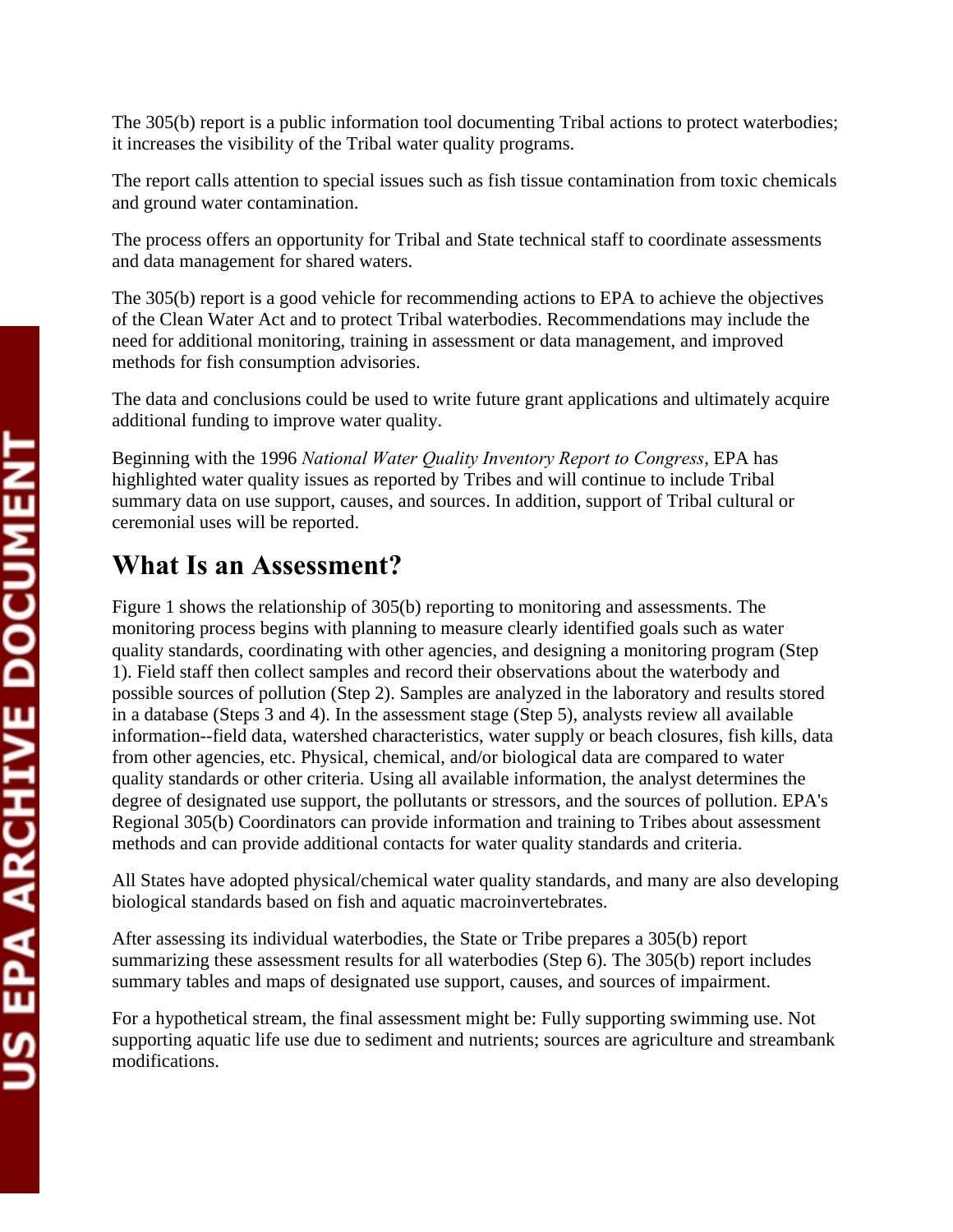### <span id="page-4-0"></span>**Contents of a Tribal 305(b) Report**

EPA provides detailed guidance to State water quality agencies for preparation of their 305(b) reports. However, EPA recognizes that many Tribes do not have the resources or data to comply with the full 305(b) guidelines. To encourage Tribal participation, EPA has modified the guidelines. These modified guidelines are available from EPA's Regional 305(b) Coordinators. The major components of a Tribal 305(b) report are:

An atlas table describing Tribal water resources

A description of Tribal water quality programs and issues of concern Descriptions of monitoring programs and assessment methods Summary tables of use support in streams, lakes, and estuaries Summary tables of causes and sources of impairment Map(s) of waters showing degree of use support, causes, and sources A description of public health concerns

Narrative or tabular presentation of ground water resources and problems A table listing waterbodies, degree of use support, causes, and sources.

Examples of several of these components are provided here. Tables 1 through 4 are examples of 305(b) summary tables and Figure 2 is a map showing designated use support, all taken from two Tribal 305(b) reports. Table 5 shows hypothetical data for individual waterbodies in the format requested by EPA for Tribal reports. If all the topics listed above cannot be covered in a Tribal 305(b) report, EPA encourages the Tribe to present available information in whatever form is appropriate--e.g., tabular, narrative, or graphical (map) format. EPA also encourages Tribes to coordinate with State and Federal water quality agencies, including the EPA Regions, on topics such as assessment methods in preparing their 305(b) reports.

## **Getting Started**

EPA encourages interested Tribal representatives to contact the appropriate EPA Regional 305(b) Coordinators for information about technical and financial resources. Also, each State has a 305(b) Coordinator who can provide copies of State 305(b) reports and share data and information on assessment methods. It may be mutually beneficial for Tribes and States to collaborate on assessments and reporting. For example, common assessments would be very appropriate for shared water resources. Opportunities for collaboration would need to be evaluated by each Tribe on a case-by-case basis.

Most States use a database to track information on individual waterbodies for use in preparing their 305(b) tables. EPA has developed a personal computer program, the Waterbody System, for this purpose. (A simple spreadsheet, similar to Table 5, may suffice if a Tribe has a relatively small number of waterbodies to track.) The Waterbody System is available to interested Tribes through the EPA Regional 305(b) Coordinators or from Tod Dabolt, National Waterbody System Coordinator, at (202) 260-3697, Dabolt. Thomas @epa.gov.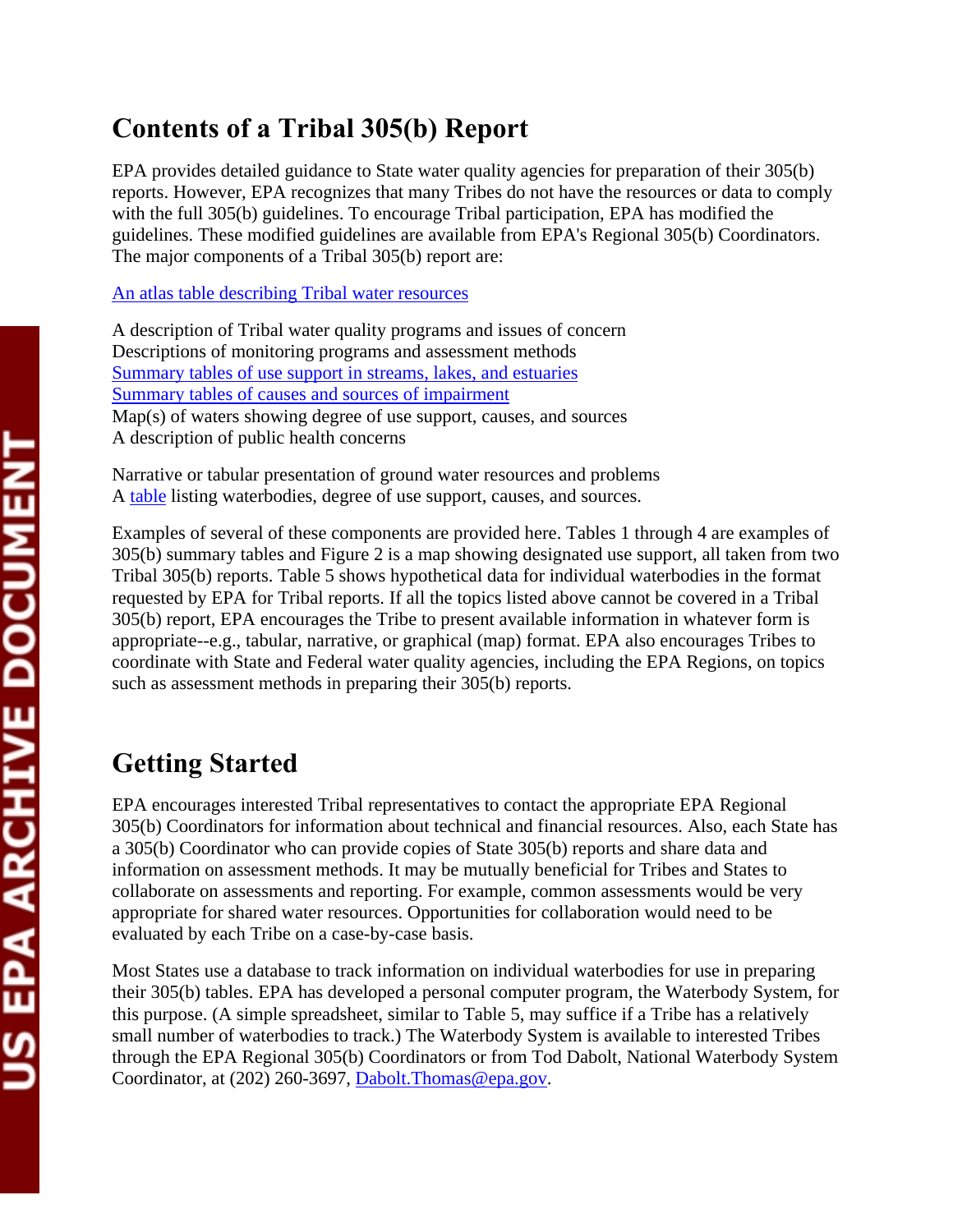<span id="page-5-0"></span>For information about the National Water Quality Inventory Report to Congress, cntact Susan Holdsworth., EPA's National 305(b) Coordinator at (202)-260-4743, Holdsworth.Susan@epa.gov.

#### **Designated Uses for Streams on the Campo Indian Reservation**

Cold- and warm-water aquatic life Wildlife habitat Shellfishing Swimming Drinking Agricultural Cultural/ceremonial

#### **Table 1. Atlas Table**

| <b>Topic</b>                          | Value          |
|---------------------------------------|----------------|
| Reservation population (residents)    | 244            |
| Reservation surface area (acres)      | 15,480         |
| Total miles of rivers and streams     | 31.4           |
| Miles of intermittent (non-perennial) | 31.4           |
| streams (subset)                      |                |
| Number of lakes/reservoirs/ponds      | 10             |
| Number of significant Tribally owned  | $\overline{2}$ |
| lakes/reservoirs/ponds (subset)       |                |
| Acres of lakes/reservoirs/ponds       | 3.5            |
| Acres of significant Tribally owned   | 3.0            |
| lakes/reservoirs/ponds (subset)       |                |
| Acres of freshwater wetlands          | 80.3           |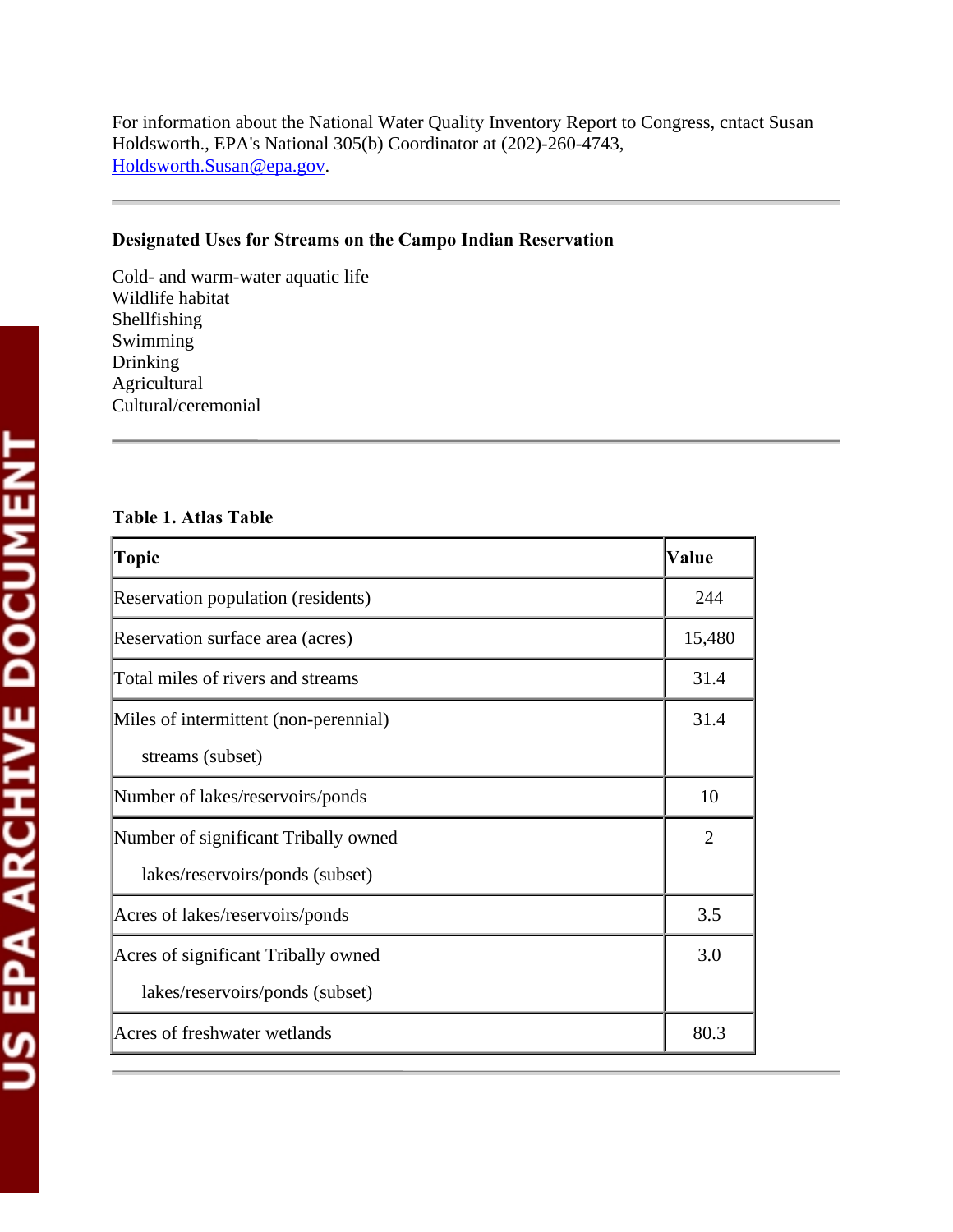| Type of Waterbody: Rivers and Streams (reported in miles) |                           |                                                |                                 |                           |                                                     |                           |
|-----------------------------------------------------------|---------------------------|------------------------------------------------|---------------------------------|---------------------------|-----------------------------------------------------|---------------------------|
| Use                                                       | <b>Size</b><br>Supporting | <b>Size</b><br>Supporting<br>But<br>Threatened | Size<br>Partially<br>Supporting | Size<br><b>Not</b><br>ing | <b>Size</b><br><b>Not</b><br>Support Attaina<br>ble | <b>Size</b><br>Unassessed |
| <b>Fish consumption</b>                                   | 0.4                       |                                                |                                 |                           |                                                     | 31.0                      |
| Shellfishing                                              |                           |                                                |                                 |                           |                                                     |                           |
| Aquatic life support                                      |                           |                                                | 22.2                            |                           | 9.2                                                 |                           |
| Swimming                                                  |                           |                                                | 16.1                            |                           | 15.3                                                |                           |
| Secondary contact                                         |                           |                                                | 16.1                            |                           | 15.3                                                |                           |
| Drinking water supply                                     |                           |                                                |                                 |                           |                                                     |                           |
| Agriculture                                               | 22.2                      |                                                |                                 |                           | 9.2                                                 |                           |
| Tribally defined:<br>culture/tradition                    |                           |                                                |                                 |                           |                                                     | 9.2                       |

#### <span id="page-6-0"></span>**Table 2. Individual Use Support Summary**

**Table 3. Summary of Stream Miles Impaired by Various Pollutants/Stressors**

| Size of Waters by Contribution to Impairment       |       |                |  |
|----------------------------------------------------|-------|----------------|--|
| <b>Cause Category</b>                              | Major | Moderate/Minor |  |
| Nutrients                                          |       | 22.2           |  |
| Flow alterations<br>(channelization)               |       | 0.1            |  |
| Other habitat alterations<br>(streambed, riparian) | 21.8  |                |  |
| Pathogen indicators                                |       | 21.8           |  |
| Noxious aquatic plants                             |       | 22.2           |  |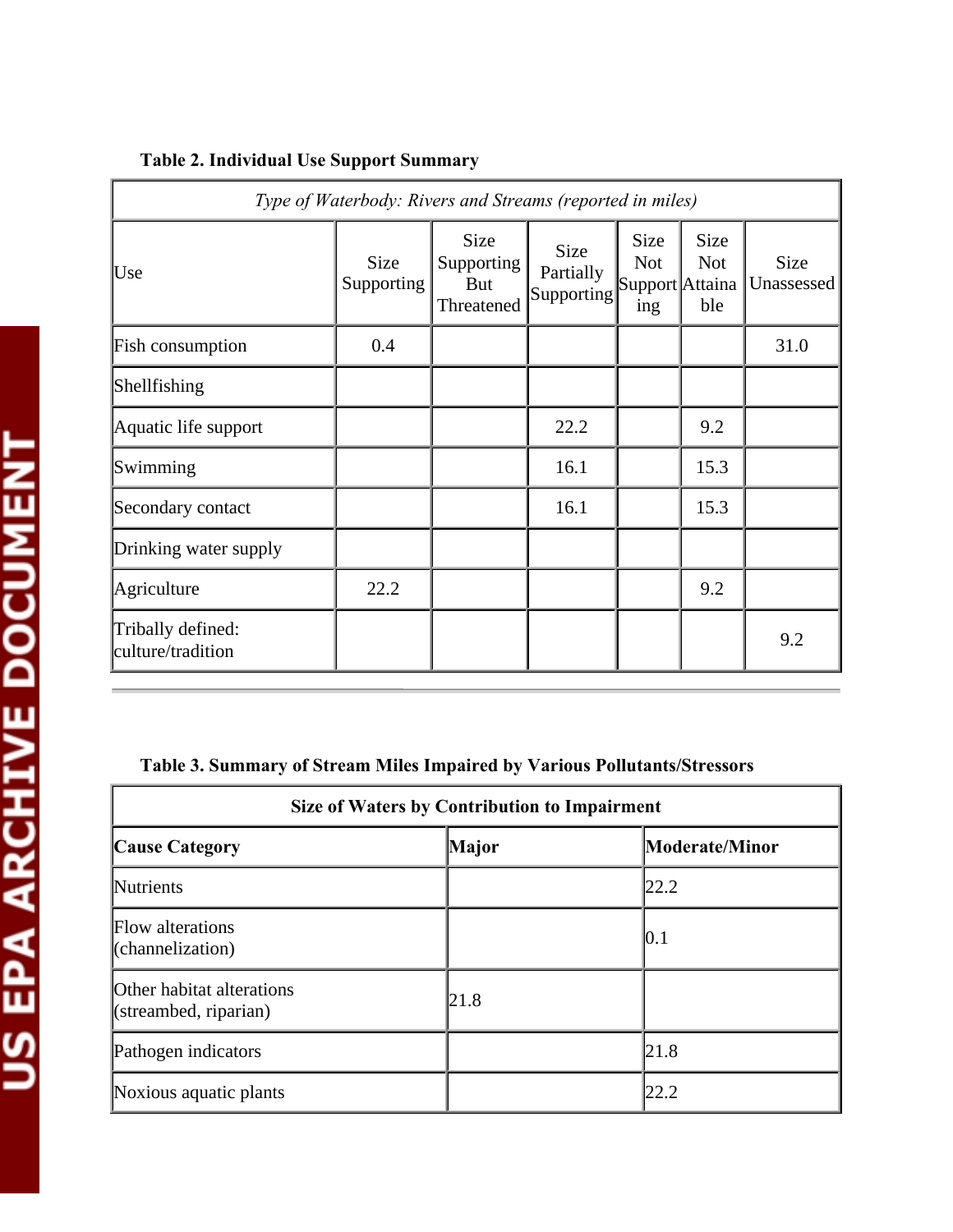| Size of Waters by Contribution to Impairment |              |                |  |
|----------------------------------------------|--------------|----------------|--|
| <b>Source Category</b>                       | <b>Major</b> | Moderate/Minor |  |
| Agriculture (livestock grazing)              | 22.2         |                |  |
| Construction (roads and culverts)            |              | 1.5            |  |
| <b>Resource extraction</b>                   |              | 0.3            |  |

#### <span id="page-7-0"></span>**Table 4. Summary of Stream Miles Impaired by Various Source Categories**

**Table 5. Waterbody-Specific Assessment Data for 305(b) Reporting\***

| <b>Waterbody Name</b>            | <b>Waterbo</b><br>dy ID | <b>Description</b>          | <b>Total</b><br><b>Size</b> | <b>Size</b><br>Impaired | <b>Designated Uses</b>          |
|----------------------------------|-------------------------|-----------------------------|-----------------------------|-------------------------|---------------------------------|
| Mill Creek                       | $ITT-001$               | Source to mouth             | $10 \text{ mi}$             | l6 mi                   | Aquatic life<br>Ceremonial      |
| <b>Sky Lake</b>                  | $ITT-002$               | Entire lake                 | 50 <sub>ac</sub>            | $\bf{0}$ ac             | Aquatic life Drinking<br>lwater |
| <b>Back River</b><br>consumption | TT-003                  | Downstream of<br>Giant Mine | 50 mi                       | $25 \text{ mi}$         | Aquatic life Fish               |
| Spring Branch                    | TT-004                  | Source to mouth             | $15 \text{ mi}$             | $15 \text{ mi}$         | Aquatic life Swimming           |

| Degree of<br><b>Use</b><br><b>Support</b> | <b>Causes</b>                     | <b>Sources</b>                 | Type of<br><b>Assessment</b>             | <b>Comments</b>   |
|-------------------------------------------|-----------------------------------|--------------------------------|------------------------------------------|-------------------|
| Nonsupport<br>Nonsupport                  | DO, ph,<br>nutrients,<br>sediment | Agriculture,<br>municipal WWTP | Fixed-station<br>chemical<br>monitoring  | Need WWTP upgrade |
| <b>Full support</b><br>Full support       |                                   |                                | Creel survey;<br>drinking water<br>ldata |                   |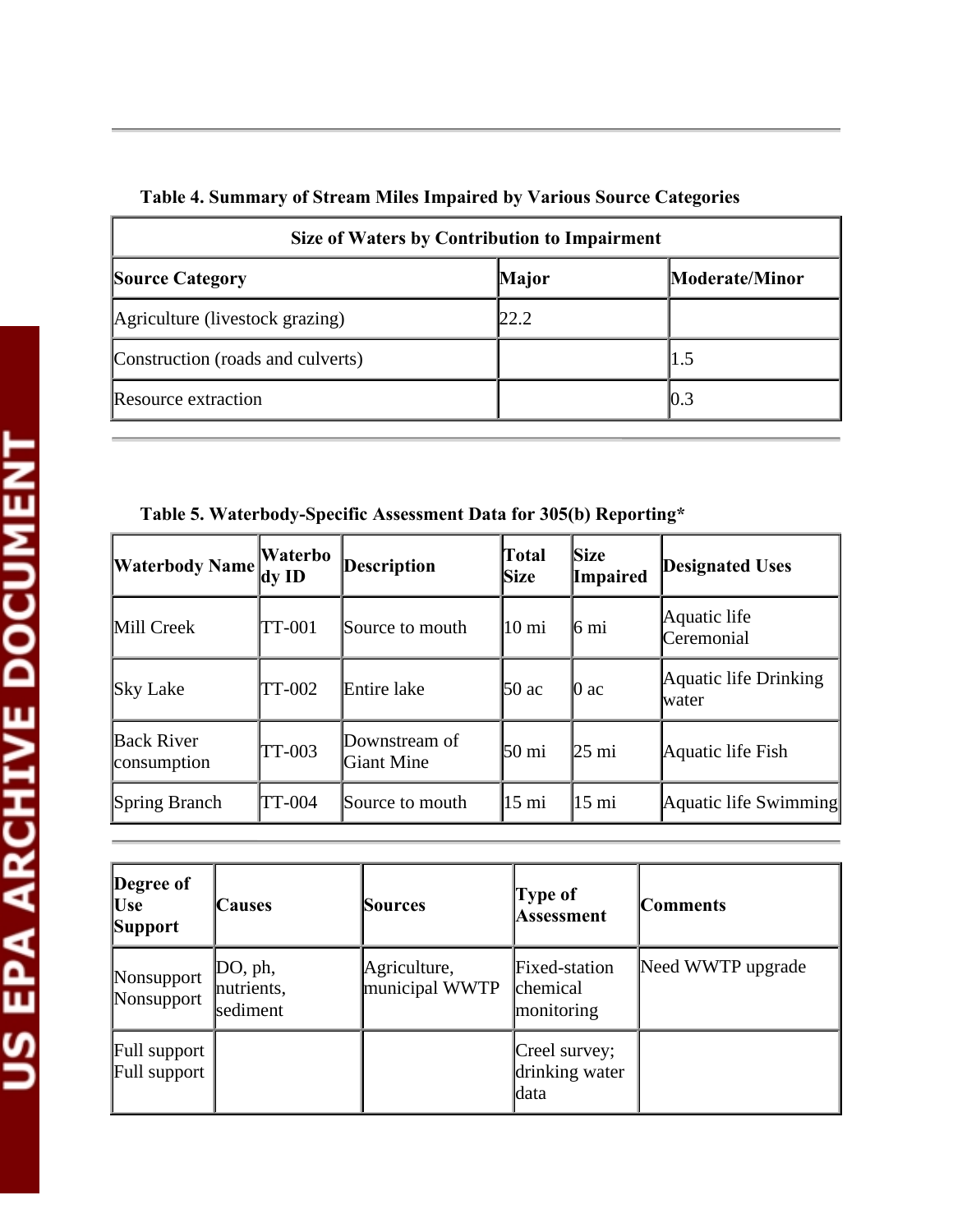| Partial<br>support<br>Nonsupport | Metals,<br>pesticides                      | Mine tailings,<br>agriculture | biosurvey                     | Fish tissue data; Fish consumption<br>advisory for mercury,<br>llead |
|----------------------------------|--------------------------------------------|-------------------------------|-------------------------------|----------------------------------------------------------------------|
| Full support modification        | Nonsupport Sediment nutrients Agriculture, | streambank<br>sampling        | Biosurvey;<br>bacteria needed | Streambank stabilization                                             |

**\*Hypothetical data to illustrate simplified format for 1996 Tribal 305(b) reporting. WWTP = wastewater treatment plant**

#### **Common Causes of Water Quality Impairment (Pollutants and Stressors)**

Flow alterations Metals Nutrients (nitrogen, phosphorus) Oxygen-depleting materials Pathogens Pesticides Salinity Sediment Taste and odor

#### **Common Sources of Water Quality Impairment**

Channelization Feedlots Industrial discharges Irrigated crop land Land disposal Municipal discharges Natural sources (e.g., salt deposits) Pastureland Silviculture Streambank modification Surface mining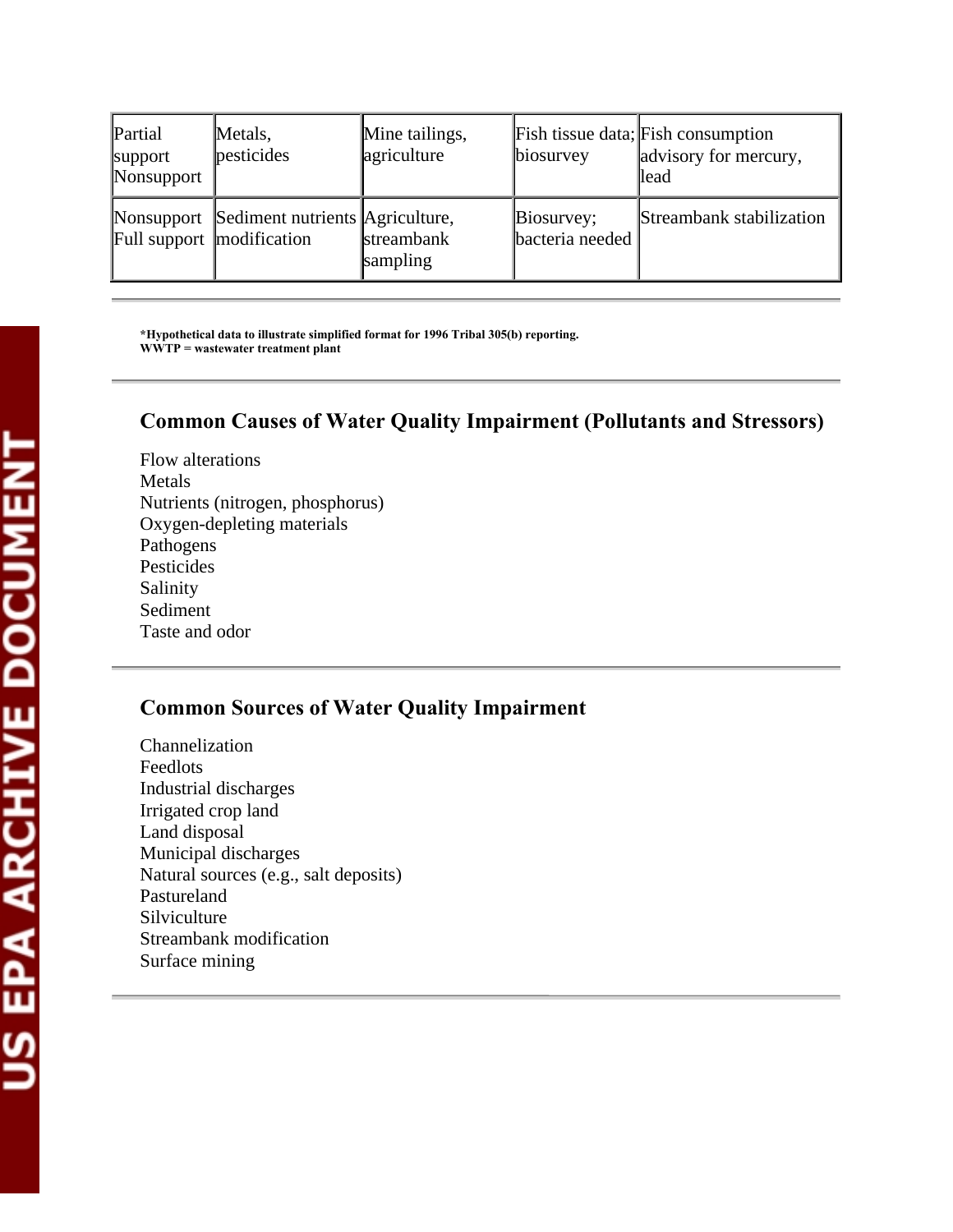### <span id="page-9-0"></span>**U.S. Environmental Protection Agency 305(b) Coordinators**

For more information about the National Water Quality Inventory Report or for additional copies of this document, contact:

Susan Holdsworth National 305(b) Coordinator USEPA (4503F) 401 M St. SW Washington, DC 20460 (202) 260- 4743

For information on water quality in the EPA Regions, contact:

Region 1: Connecticut, Massachusetts, Maine, New Hampshire, Rhode Island, Vermont

Ray Thompson EPA Region 1 60 Westview Street Lexington, MA 02173 (617) 860-4377 Thompson.Ray@epa.gov

Region 2: New Jersey, New York, Puerto Rico, Virgin Islands

Linda Longo EPA Region 2 Water Management Division 290 Broadway New York, NY 10007-1866 (212) 637-3847

Region 3: Delaware, Maryland, Pennsylvania, Virginia, West Virginia, District of Columbia

Martin Matlin EPA Region 3 1650 Arch St. Philadelphia, PA 19103 (215) 566-6149

Region 4: Alabama, Florida, Georgia, Kentucky, Mississippi, North Carolina, South Carolina, Tennessee

David Melgaard EPA Region 4 61 Forsyth St. Atlanta, GA 30303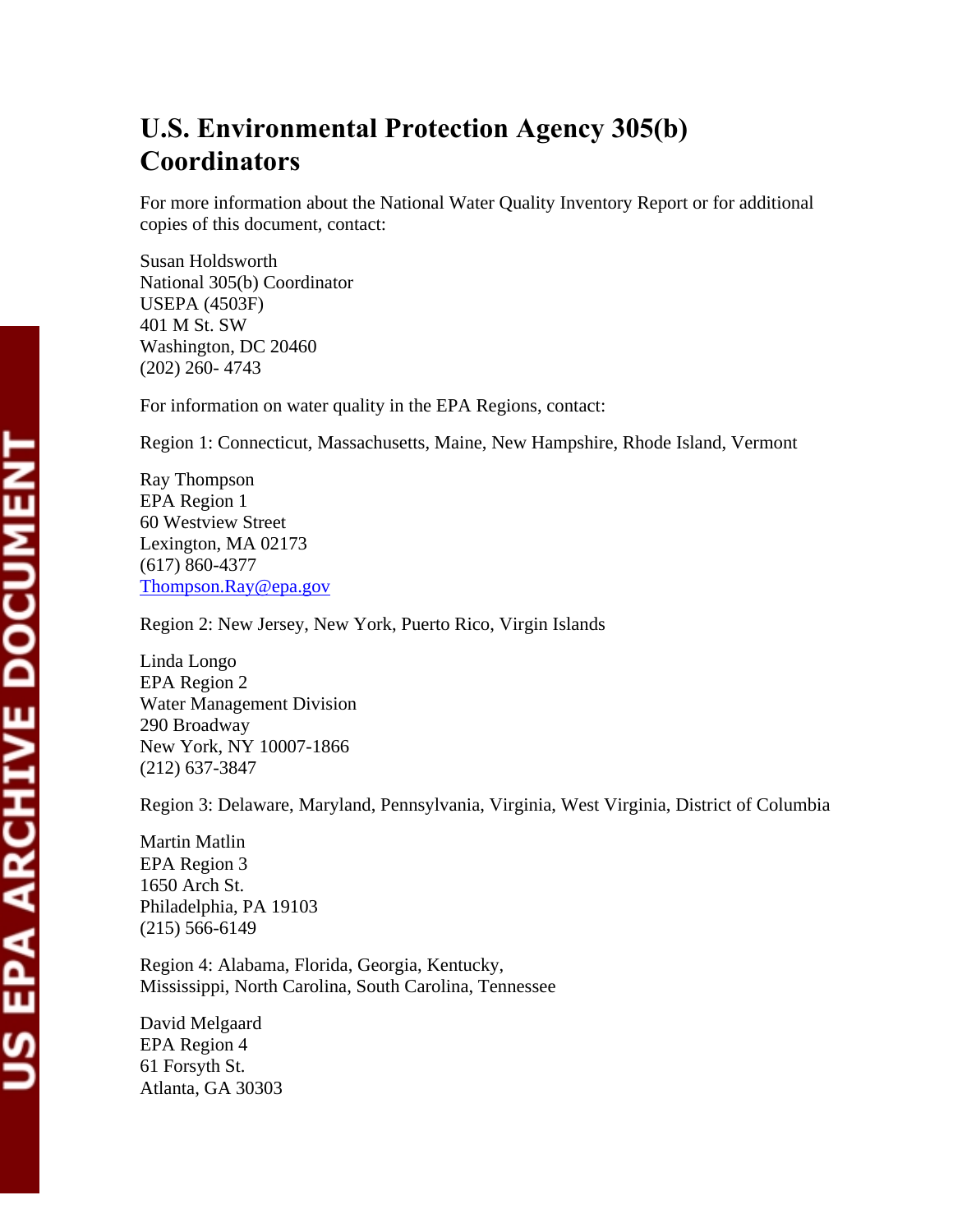(404) 652-9265

Region 5: Illinois, Indiana, Ohio, Michigan, Minnesota, Wisconsin

Dave Stoltenberg EPA Region 5 77 West Jackson Blvd. Chicago, IL 60604 (312) 353-5784

Region 6: Arkansas, Louisiana, New Mexico, Oklahoma, Texas

Paul Koska EPA Region 6 (6WQ-EW) 1445 Ross Avenue Dallas, TX 75202 (214) 665-8357 Koska.Paul@epa.gov

Region 7: Iowa, Kansas, Missouri, Nebraska

Robert Steiert EPA Region 7 726 Minnesota Avenue Kansas City, KS 66101 (913) 551-7433 Steiert.Robert@epa.gov

Region 8: Colorado, Montana, North Dakota, South Dakota, Utah, Wyoming

Tina Laidlaw EPA Region 8 (8EPR-EP) One Denver Place 999 18th Street, Suite 50 Denver, CO 80202 (303) 312-6880 Laidlaw.Tina@epa.gov

Region 9: Arizona, California, Hawaii, Nevada, American Samoa, Guam

Janet Hashimoto EPA Region 9 75 Hawthorne St. San Francisco, CA 94105 (415) 744-1933 Hashimoto.Janet@epa.gov

Region 10: Alaska, Idaho, Oregon, Washington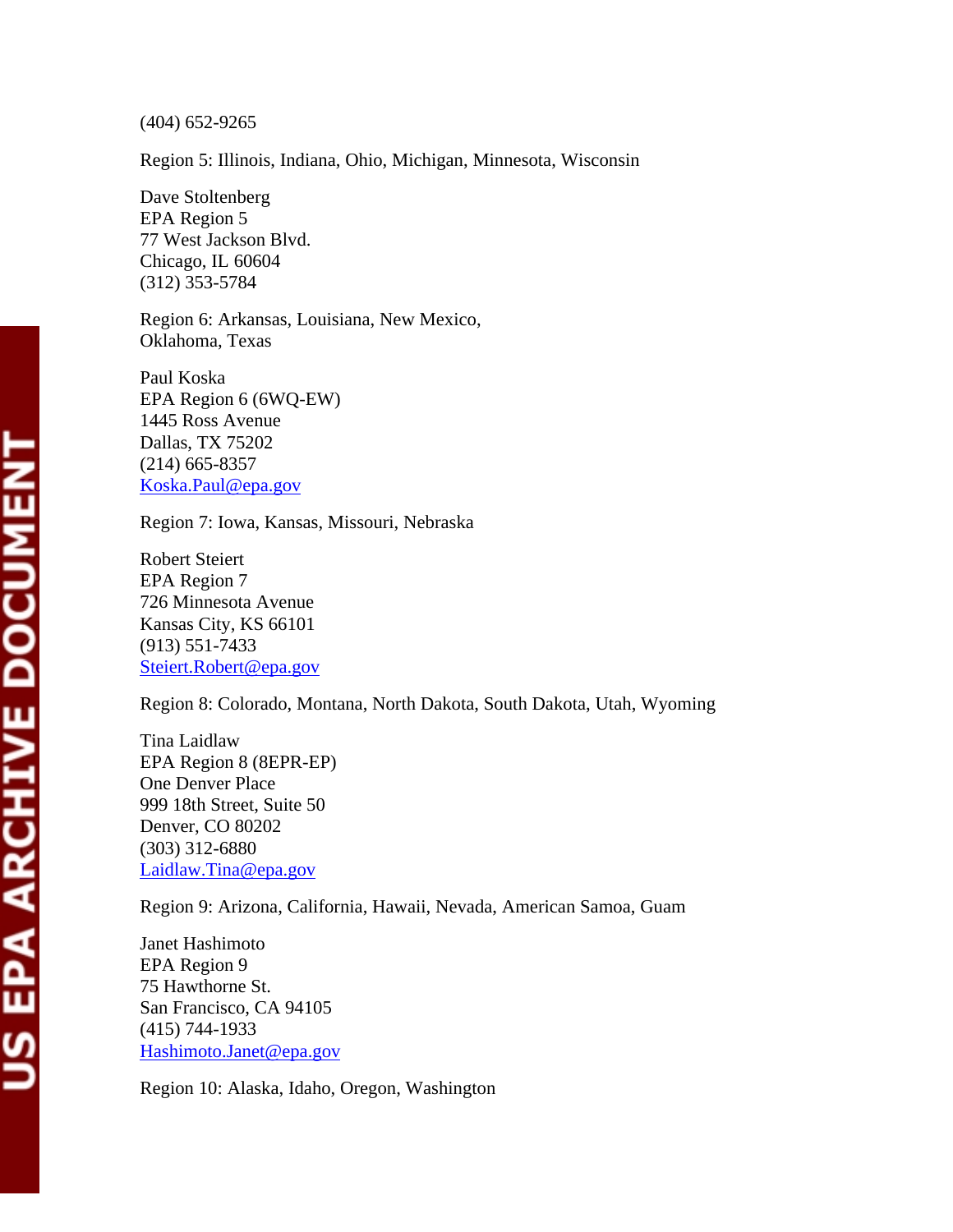<span id="page-11-0"></span>Curry Jones EPA Region 10 1200 Sixth Avenue Seattle, WA 98101 (206) 553-6912 Jones.Curry@epa.gov

### **Regional Indian Program Managers and Coordinators Revised 03/99**

| <b>REGION I</b><br><b>JIM SAPPIER (E-mail:</b><br>Sappier.James@epa.gov)<br>Indian Coordinator<br>EPA Region I (CSP)<br>Robert Goetzl - (617) 918-<br>1671<br>Valerie Ferry - (617) 918-<br>1674<br>1 Congress Street<br>Boston, MA 02114<br>$(617)$ 918-1672<br>FAX: (617) 918-4940 | <b>REGION VII</b><br>KIM OLSON (E-mail: Olson.Kim@epa.gov)<br><b>Indian Coordinator</b><br><b>EPA Region VII</b><br>726 Minnesota Avenue<br>Kansas City, KS 66101<br>$(913) 551 - 7539$<br>FAX: (913) 551-7863             |
|--------------------------------------------------------------------------------------------------------------------------------------------------------------------------------------------------------------------------------------------------------------------------------------|----------------------------------------------------------------------------------------------------------------------------------------------------------------------------------------------------------------------------|
| <b>REGION II</b><br><b>CHRISTINE YOST (E-</b><br>mail:<br>Yost.Christine@epa.gov)<br>Indian Coordinator<br><b>EPA</b> Region II<br>290 Broadway<br>New York, NY 10007-1866 (303) 312-6343<br>$(212)$ 637-3564<br>FAX: (212) 637-3772<br>Webpage                                      | <b>REGION VIII</b><br>SADIE HOSKIE (E-mail: Hoskie.Sadie@epa.gov)<br><b>Tribal Program Manager</b><br>EPA Region VIII (80EA)<br>999 18th St. Suite 500<br>Denver, CO 80202-2405<br>FAX: (303) 312-6741<br>Webpage          |
| <b>REGION IV</b><br><b>MARK ROBERTSON (E-</b><br>lmail:<br>Roberton.Mark@epa.gov)<br>Acting, Indian Coordinator<br>EPA Region IV (AMB)<br>61 Forsyth Street, S.W.<br>Atlanta, CA 30303-3104<br>$(404)$ 562-9639<br>FAX: (404) 562-9598                                               | <b>REGION IX</b><br>CLANCY TENLEY (E-mail: Tenley.Clancy@epa.gov)<br>Tribal Program Manager<br>EPA Region IX $(E-4)$<br><b>75 Hawthorne Street</b><br>San Francisco, CA 94104<br>$(415) 744 - 1607$<br>FAX: (415) 744-1604 |
| <b>REGION V</b><br>CASEY AMBUTAS (E-                                                                                                                                                                                                                                                 | <b>REGION X</b><br>Scott Sufficool,                                                                                                                                                                                        |